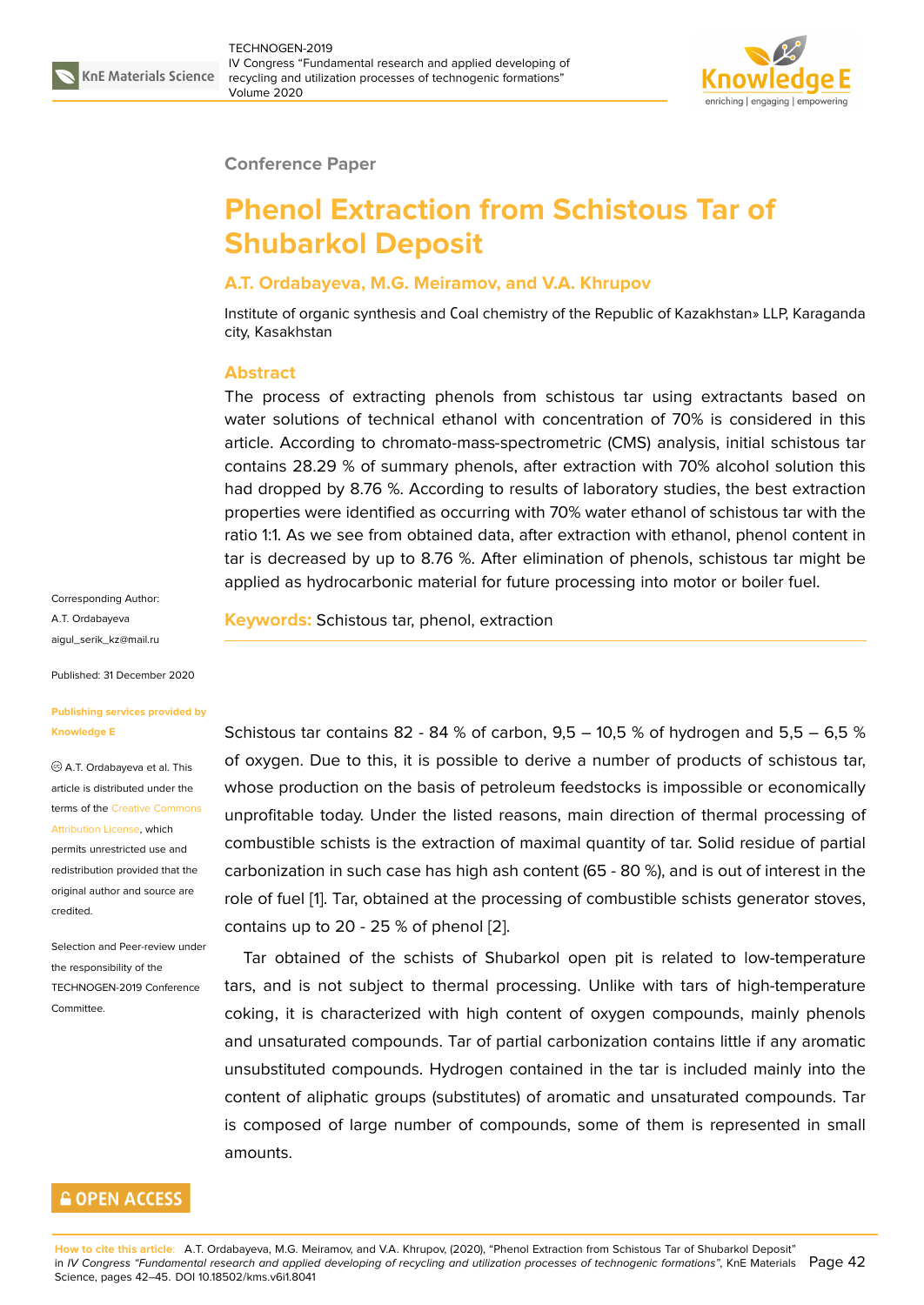The goal of this work is to extract the phenol from schistous tar using extractants based on water solutions of technical ethanol with concentration of 70%.

Dephenolization, as a rule, is applied to low-boiling parts (boiling out up to 300<sup>∘</sup>С) of tars. These are petrol-ligroine and kerosene parts of low-temperature tars, phenol, naphthalene and absorbing parts of coal tar, part of 60-240<sup>∘</sup>С of hydrogenate of brown coals [3]. For phenol extraction, extraction with polar solvents is applied, in majority of cases with methanol and its water solutions, as well as extraction with alkali with their transition to phenolates. The latest approach provides the fullest and selective extraction of [p](#page-3-2)henols, but it is related to not-reversible consumption of large amount of alkali, which is expensive enough. Caustification of soda liquors, obtained after phenolates decomposition, applied in the production process, causes significant expenses and formation of large amount of discharge water [4]. Considering the difficulties, with the application of methanol (high toxicity), we have carried the studies with its replacement with ethanol in the process of schistous tar dephenolization. Extraction with water solutions of alcohols is convenient through s[im](#page-3-3)pler regeneration of solvent, and, in number of cases, is more preferable, despite the high level of phenol extraction by alkali method.

With the aim to study the opportunity of phenol extraction directly from schistous tar, we have carried the work on their extraction, using extractants on the basis of water solutions of technical ethanol with concentration of 70%. Elemental composition and physical properties of schistous tar are shown in table 1. According to chromato-massspectrometric (CMS) analysis, initial schistous tar contains 28,29 % of summary phenols, after extraction with 70% alcohol solution– 8,76 %. According to results of laboratory studies, it was defined that best extraction properties are shown with 70% water ethanol of schistous tar with ratio 1:1.

According to chromatograms (Figure 1), the content of schistous tar was defined, as well as of product after its cleaning from phenol (table 2)

As we see from obtained data, after extraction with ethanol, phenol content in tar is decreased up to 8,76 %. It must be not[ed](#page-2-0) that quantitative content of phenol is one of the restraining factors of industrial application of schistous tar, but, at the same time, shows promises for their extraction with the aim to apply in chemical industry. After elimination of phenols, schistous tar might be applied as hydrocarbonic material for future processing into motor or boiler fuel [5].

Phenol is applied in the industry for obtaining of phenolformaldehyde resins, applied in production of phenoplasts. Large amounts of phenol are processed into cyclohexanol, necessary for production of syntheti[c](#page-3-4) fiber. Mixture of cresols is used to obtain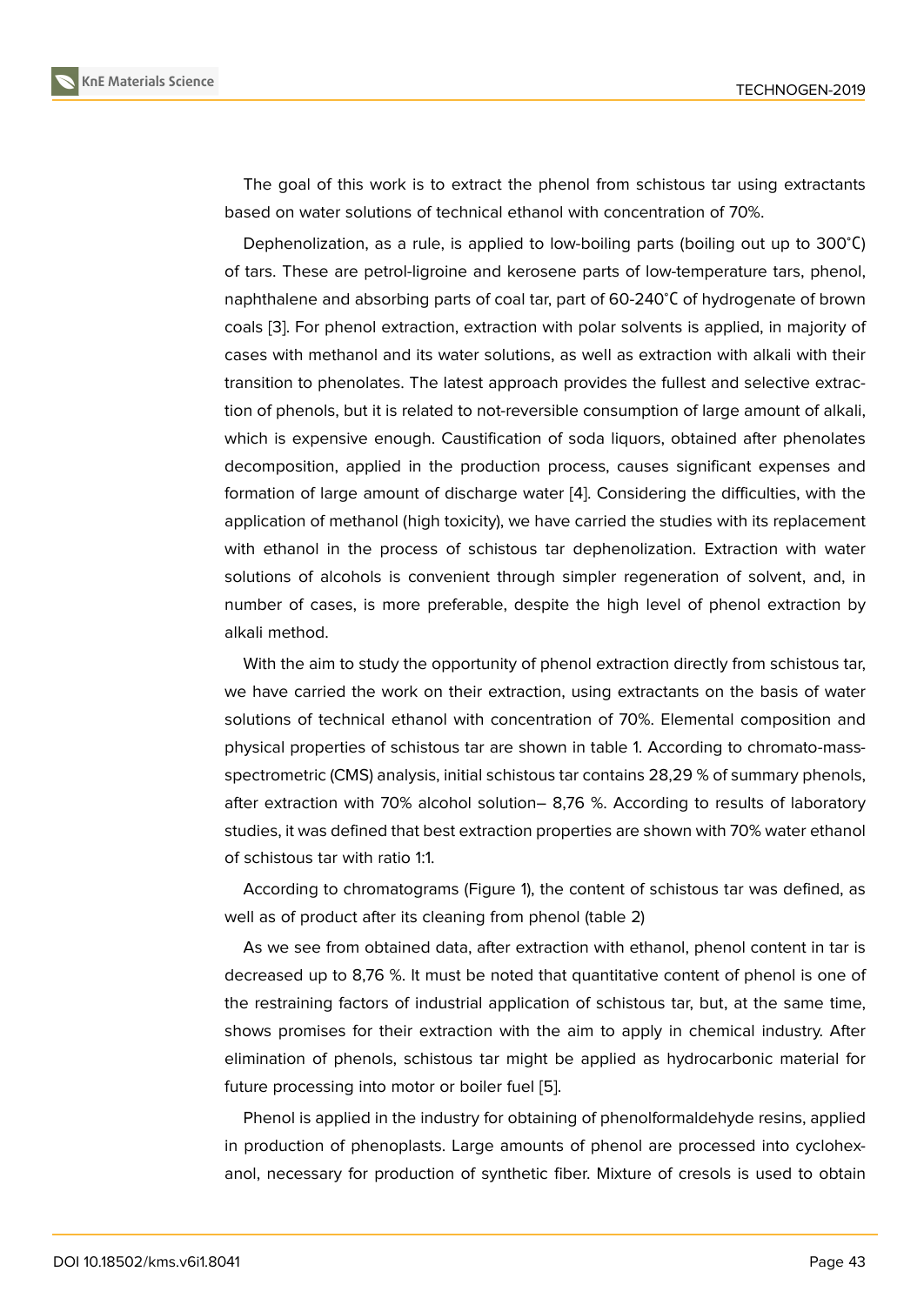| Density at $20^{\circ}$ C, kg/dm <sup>3</sup>      | 0,973 |  |  |
|----------------------------------------------------|-------|--|--|
| Viscosity at 80°C, Pa* c                           | 4,3   |  |  |
| Ash content. %                                     | 0,04  |  |  |
| Sulphur content, %                                 | 0,36  |  |  |
| Phenol content, %                                  | 21,21 |  |  |
| Calorific value on dry weight basis $(Qd)$ , mJ/kg | 38,82 |  |  |
| Pour point, °C                                     | $-2$  |  |  |
| Flash point in an open cup, °C                     | 112   |  |  |
| Elemental composition, % mass                      | 2     |  |  |
| C                                                  | 83,60 |  |  |
| H                                                  | 8,97  |  |  |
| N                                                  | 0,10  |  |  |
| S                                                  | 0,36  |  |  |
| O                                                  | 6,97  |  |  |
| Fraction composition, % mass                       |       |  |  |
| up to $200^{\circ}$ C                              | 17,5  |  |  |
| 200-360°C                                          | 47,5  |  |  |
| over 360°C                                         | 35,0  |  |  |
| Group composition of dephenolized tar, %:          |       |  |  |
| - hydrocarbons                                     | 44,0  |  |  |
| including arenes                                   | 23,7  |  |  |
| neutral oxygen-containing compounds                | 56,0  |  |  |
|                                                    |       |  |  |



**Indications** Schistous tart and the second second second second second second second second second second second second second second second second second second second second second second second second second second sec



<span id="page-2-0"></span>Figure 1: Chromatograms initial schistous tar (a) and after extraction cleaning from phenols (6)

cresolphormaldehyde resins. Pure cresols are applied for synthesis of colorants, medical preparations, antiseptic substances, antioxydants [6].